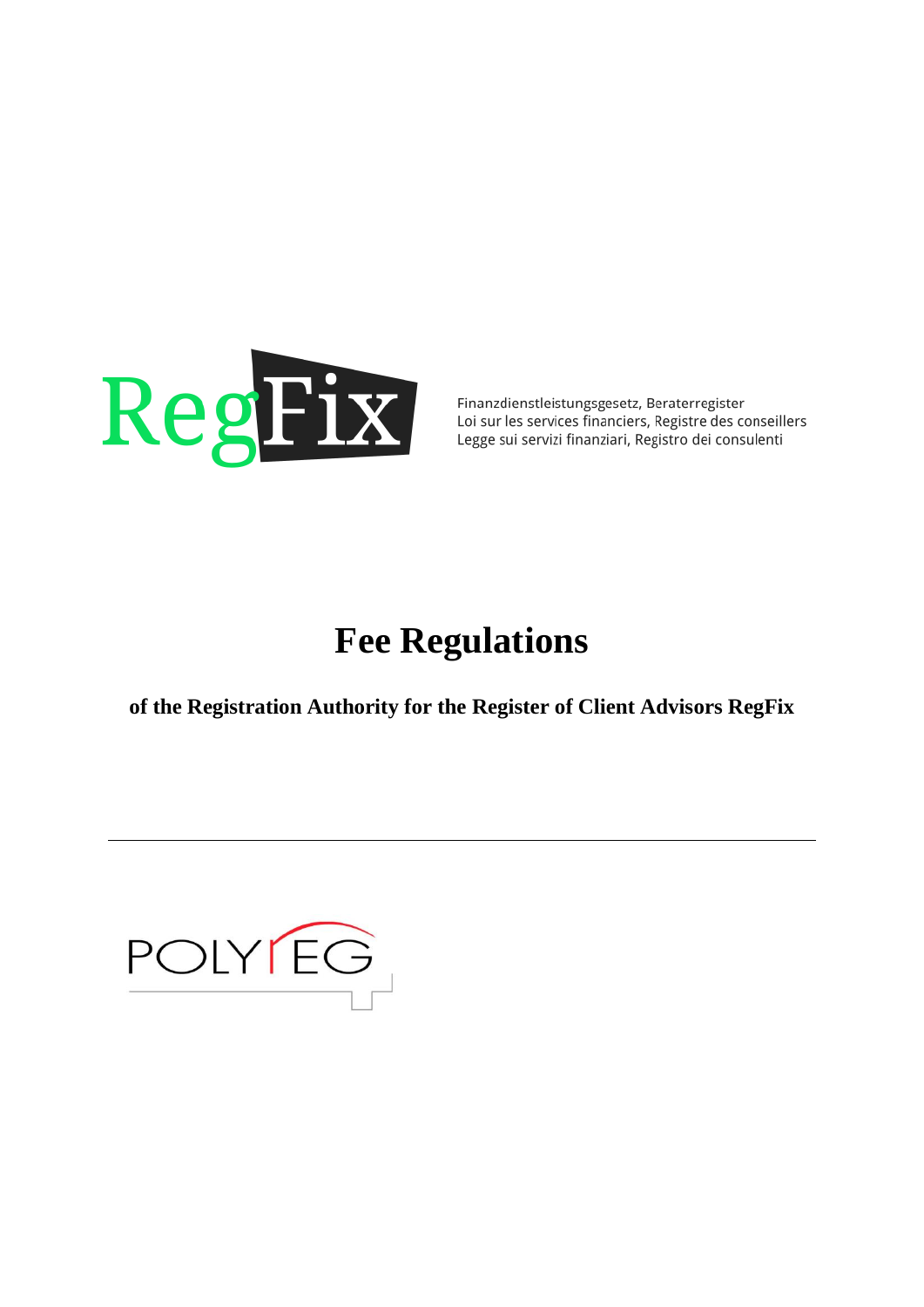## **A. LEGAL BASIS AND PURPOSE**

 $<sup>1</sup>$  The Registration Authority charges fees in accordance with the provisions of Art. 42 of the Financial</sup> Services Ordinance (FinSO; SR 950.11) in conjunction with the General Fees Ordinance (AllgGebV; SR 172.041.1).

<sup>2</sup> Anyone who initiates an order by the Registration Authority or makes use of a service of the Registration Authority is liable to pay fees. For annually recurring expenses, the Registration Authority may charge an annual fee to cover the costs (Art. 42 para. 1 FinSO).

<sup>3</sup> Client advisors must renew their entry in the Register of Advisors after 24 months. Otherwise, the entry in the Register shall be deleted (Art. 41 Para. 2 FinSO).

<sup>4</sup> Client advisors are obliged to notify the Registration Authority of changes in accordance with Art. 41 Para. 1 FinSO within 14 days.

# **B. RATES**

### **1. Initial registration fee and biennial renewal fee**

CHF 500

## **2. Annual registration fee**

CHF 250

#### **3. Temporary urgent orders or services**

Orders and services which the Registration Authority has to issue or perform urgently or outside normal working hours at the request of the applicant will be charged at a surcharge of 50% of the regular fee (Art. 42 para. 6 FinSO).

#### **4. Hourly rates for other decrees and additional services**

| Executive director | <b>CHF 300</b> |
|--------------------|----------------|
| Consultant         | <b>CHF 250</b> |
| Administration     | <b>CHF 150</b> |